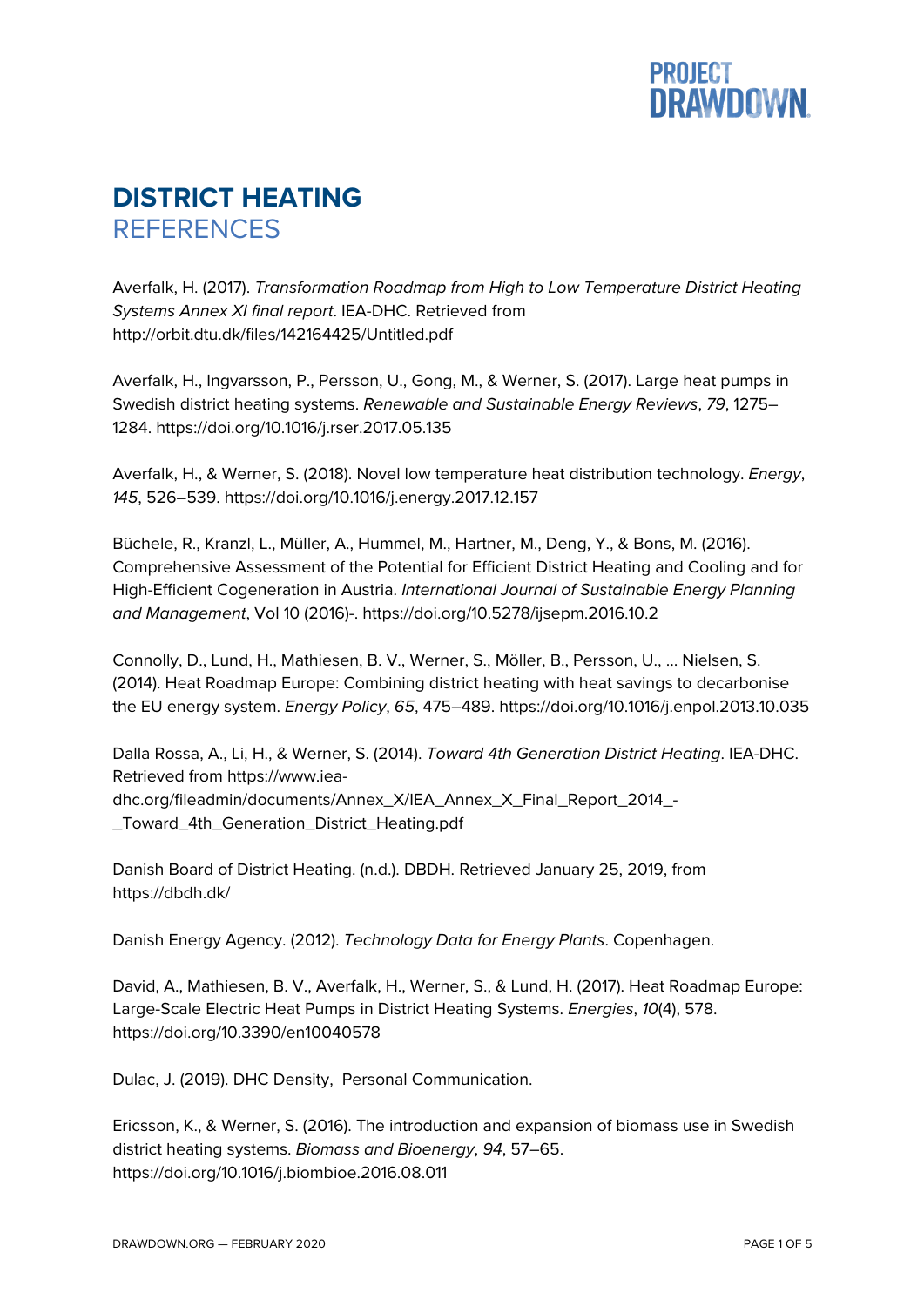Euroheat & Power. (n.d.). Country Profiles Archives. Retrieved January 24, 2019, from https://www.euroheat.org/knowledge-hub/country-profiles/

Furbo, S., Fan, J., Perers, B., Kong, W., Trier, D., & From, N. (2015). Testing, Development and Demonstration of Large Scale Solar District Heating Systems. *Energy Procedia*, *70*, 568–573. https://doi.org/10.1016/j.egypro.2015.02.162

Gils, H. C. (2012). A GIS-based Assessment of the District Heating Potential in Europe (p. 13).

Gils, H. C., Cofala, J., Wagner, F., & Schöpp, W. (2013). GIS-based assessment of the district heating potential in the USA. *Energy*, *58*, 318–329. https://doi.org/10.1016/j.energy.2013.06.028

Gong, M., & Werner, S. (2014). *District heating research in China* (p. 76).

Gong, M., & Werner, S. (2017). Mapping energy and exergy flows of district heating in Sweden. *Energy Procedia*, *116*, 119–127. https://doi.org/10.1016/j.egypro.2017.05.060

Greenpeace. (2015). *Energy Revolution 2015*. Retrieved from https://www.greenpeace.org/archiveinternational/Global/international/publications/climate/2015/Energy-Revolution-2015-Full.pdf

Hast, A., Syri, S., Lekavičius, V., & Galinis, A. (2018). District heating in cities as a part of lowcarbon energy system. *Energy*, *152*, 627–639. https://doi.org/10.1016/j.energy.2018.03.156

Heat Roadmap Europe. (n.d.). Heat Roadmap Europe. Retrieved January 20, 2019, from https://heatroadmap.eu/

IEA DHC. (n.d.). IEA District Heating and Cooling. Retrieved January 20, 2019, from https://www.iea-dhc.org/index.php?id=287, IEA/OECD, Paris.

IEA Energy Technology Network. (2013). *IEA ETSAP Technology Brief E16 District Heating*. Retrieved from https://iea-etsap.org/E-TechDS/PDF/E16\_DistrHeat\_EA\_Final\_Jan2013\_GSOK.pdf, IEA/OECD, Paris.

ILF Consulting and AIT for Joint Research Centre, EU. (2017). Long term (2050) projections of techno-economic performance of large-scale heating and cooling in the EU.

International Energy Agency. (2011). *Combining Bioenergy with CCS* (p. 32) *, IEA/OECD, Paris.*

International Energy Agency. (2014). *Linking Heat and Electricity Systems: Co-generation and District Heating and Cooling Solutions for a Clean Energy Future, IEA/OECD, Paris.*

International Energy Agency. (2016). Energy Technology Perspectives 2016*, IEA/OECD, Paris.*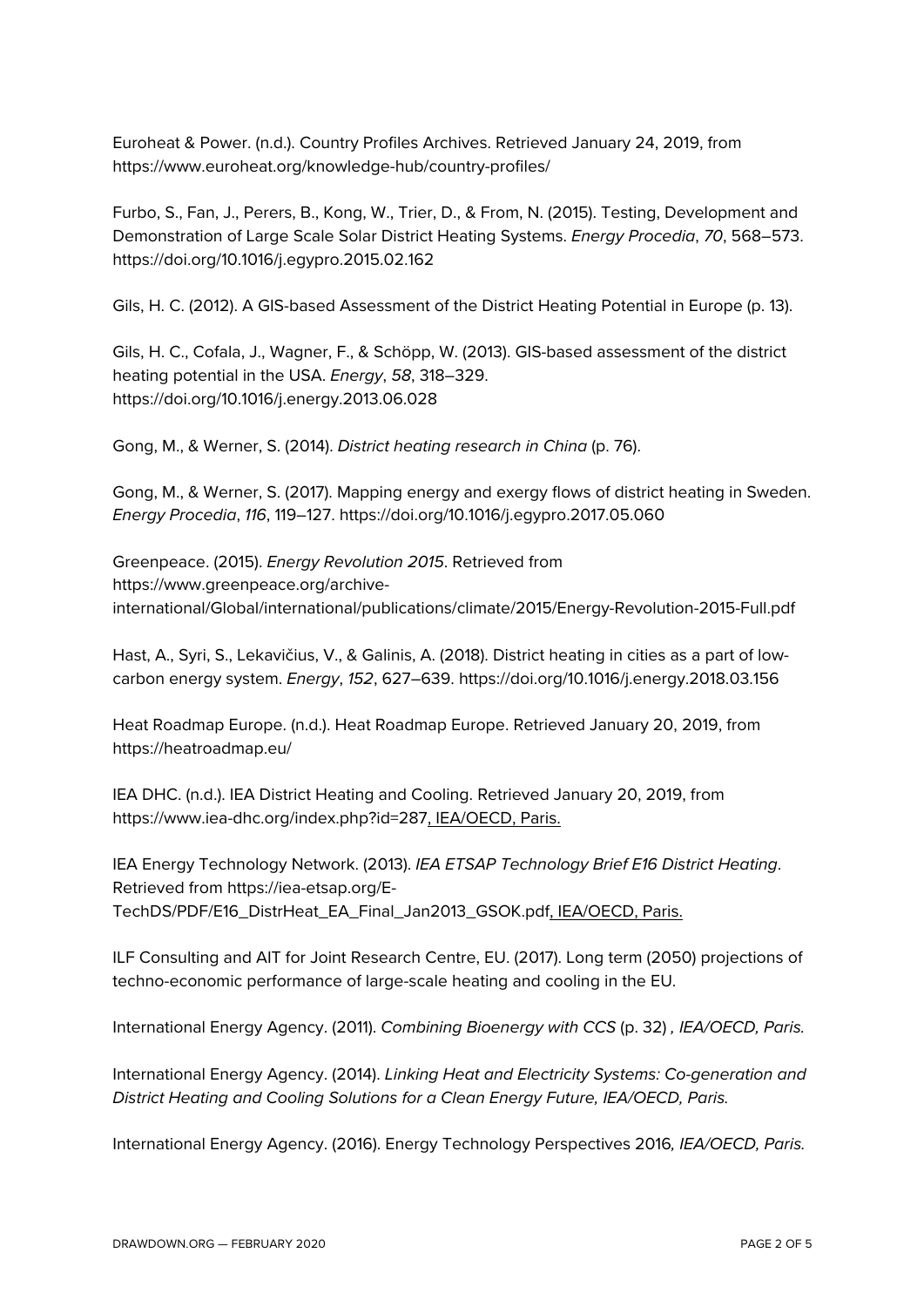International Energy Agency. (2017a). *District Energy Systems in China* (p. 79) *, IEA/OECD, Paris.*

International Energy Agency. (2017b). *Energy Technology Perspectives 2017* (p. 443) *, IEA/OECD, Paris.*

International Energy Agency. (2018a). *Renewables 2018, IEA/OECD, Paris.*

International Energy Agency. (2018b). *World Energy Balances 2018* (p. 762)*, IEA/OECD, Paris.*

Kemper, J. (2017). *Biomass with carbon capture and storage (BECCS/Bio-CCS)*. IEA GHG.

Li, H., & Wang, S. J. (2014). Challenges in Smart Low-temperature District Heating Development. *Energy Procedia*, *61*, 1472–1475. https://doi.org/10.1016/j.egypro.2014.12.150

Lowe, R. (2011). Combined heat and power considered as a virtual steam cycle heat pump.

Lund, H. (2018). *The Status of 4th Generation District Heating: Research and Results*. Presented at the 4th International Conference on Smart Energy Systems and 4th Generation District Heating. Retrieved from https://www.4dh.eu/images/HenrikLund\_4DH\_Conference\_13November2018.pdf

Lund, H., Connolly, D., & Mathiesen, B. V. (2011). Heating technologies for limiting biomass consumption in 100% renewable energy systems, 19.

Lund, H., Østergaard, P. A., Chang, M., Werner, S., Svendsen, S., Sorknæs, P., Möller, B. (2018). The status of 4th generation district heating: Research and results. *Energy*, *164*, 147–159. https://doi.org/10.1016/j.energy.2018.08.206

Lund, H., Werner, S., Wiltshire, R., Svendsen, S., Thorsen, J. E., Hvelplund, F., & Mathiesen, B. V. (2014). 4th Generation District Heating (4GDH). *Energy*, *68*, 1–11. https://doi.org/10.1016/j.energy.2014.02.089

Lund, R., Østergaard, D. S., Yang, X., & Mathiesen, B. V. (2017). Comparison of Lowtemperature District Heating Concepts in a Long-Term Energy System Perspective. *International Journal of Sustainable Energy Planning and Management*, *12*, 5–18. https://doi.org/10.5278/ijsepm.2017.12.2

Makarova, A. S., Pankrushina, T. G., Urvantseva, L. V., & Khorshev, A. A. (2015). Combined heat and power in the draft of the new Russian energy strategy. *Thermal Engineering*, *62*(6), 389–395. https://doi.org/10.1134/S0040601515060051

Martinez, C. (2018). *District Energy In Cities*. Presented at the 4th International Conference on Smart Energy Systems and 4th Generation District Heating.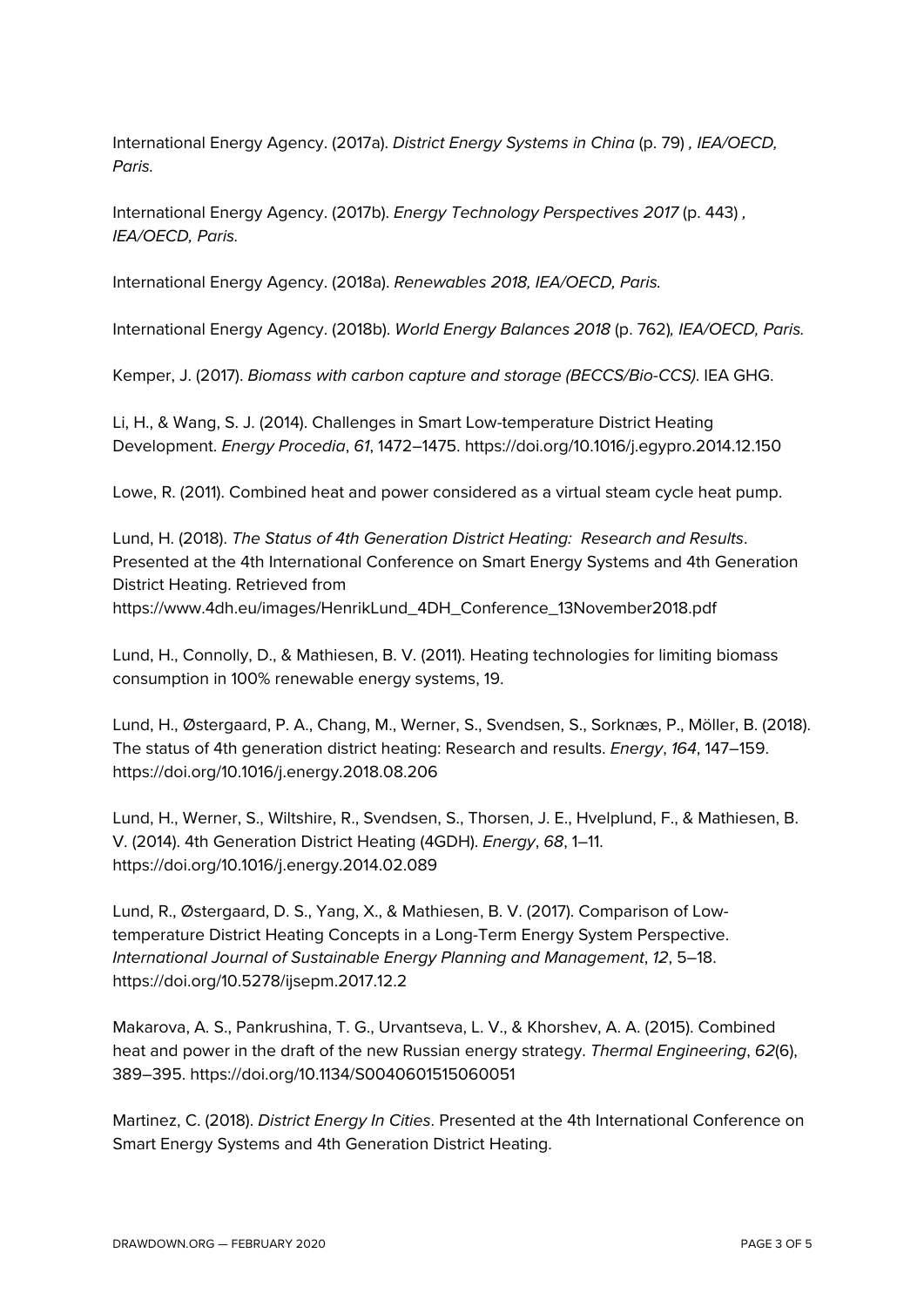Moller, B., & Werner, S. (2016). Quantifying the Potential for District Heating and Cooling in EU member States – WP 2 – Background Report 6. Retrieved January 20, 2019, from https://heatroadmap.eu/wp-content/uploads/2018/09/STRATEGO-WP2-Background-Report-6- Mapping-Potenital-for-DHC.pdf

Munster, M., & Werner, S. (2018). *Chapter 11. District Heating and Cooling Systems Innovation Challenge* (p. 117). DTU International Energy Report.

Paardekooper, S.(2018). *Heat Roadmap Europe 4: Quantifying the Impact of Low Carbon Heating and Cooling Roadmaps*. Aalborg University, Denmark. Retrieved from http://vbn.aau.dk/files/288075507/Heat\_Roadmap\_Europe\_4\_Quantifying\_the\_Impact\_of\_Lo w\_Carbon\_Heating\_and\_Cooling\_Roadmaps..pdf

Paardekooper, S. (2019). DHC HRE Forecast and Biomass - Personal Communication.

Poponi, D. (2016). *Nordic Energy Technology Perspectives 2016* IEA.

Quiquerez, L., Lachal, B., Monnard, M., & Faessler, J. (2017). The role of district heating in achieving sustainable cities: comparative analysis of different heat scenarios for Geneva. *Energy Procedia*, *116*, 78–90. https://doi.org/10.1016/j.egypro.2017.05.057

Rämä, M. (n.d.). IEA DHC|CHP Brochure ANNEX XII. Retrieved January 23, 2019, from https://www.ieadhc.org/fileadmin/documents/Annex\_XII/180815\_IEA\_Brochuere\_ANNEX\_XII\_final\_web.pdf

Simoes, S., Nijs, W., Ruiz, P., Sgobbi, A., Radu, D., Bolat, P., Institute for Energy and Transport. (2013). *The JRC-EU-TIMES model: assessing the long-term role of the SET plan energy technologies.* Luxembourg: Publications Office. Retrieved from http://bookshop.europa.eu/uri?target=EUB:NOTICE:LDNA26292:EN:HTML

Spurr, M. (2002). *District Heating and Cooling: Environmental Technology for the 21st Century* (p. 8). IEA.

Spurr, M. (2014a). *IEA Annex X Final Report 2014 - Integrating Renewables*. IEA-DHC. Retrieved from https://www.ieadhc.org/fileadmin/documents/Annex\_X/IEA\_Annex\_X\_Final\_Report\_2014\_- \_Integrating\_Renewables.pdf

Spurr, M. (2014b). *IEA DHC 2014 - Integrating Renewables presentation. End of Annex Seminar*.

Trier, D. (2018). *Heat Roadmap Europe 4 - Business Cases and Business Strategies to Encourage Market Uptake*. Aalborg University, Denmark. Retrieved from http://vbn.aau.dk/files/290997081/HRE4\_D7.16\_vbn.pdf